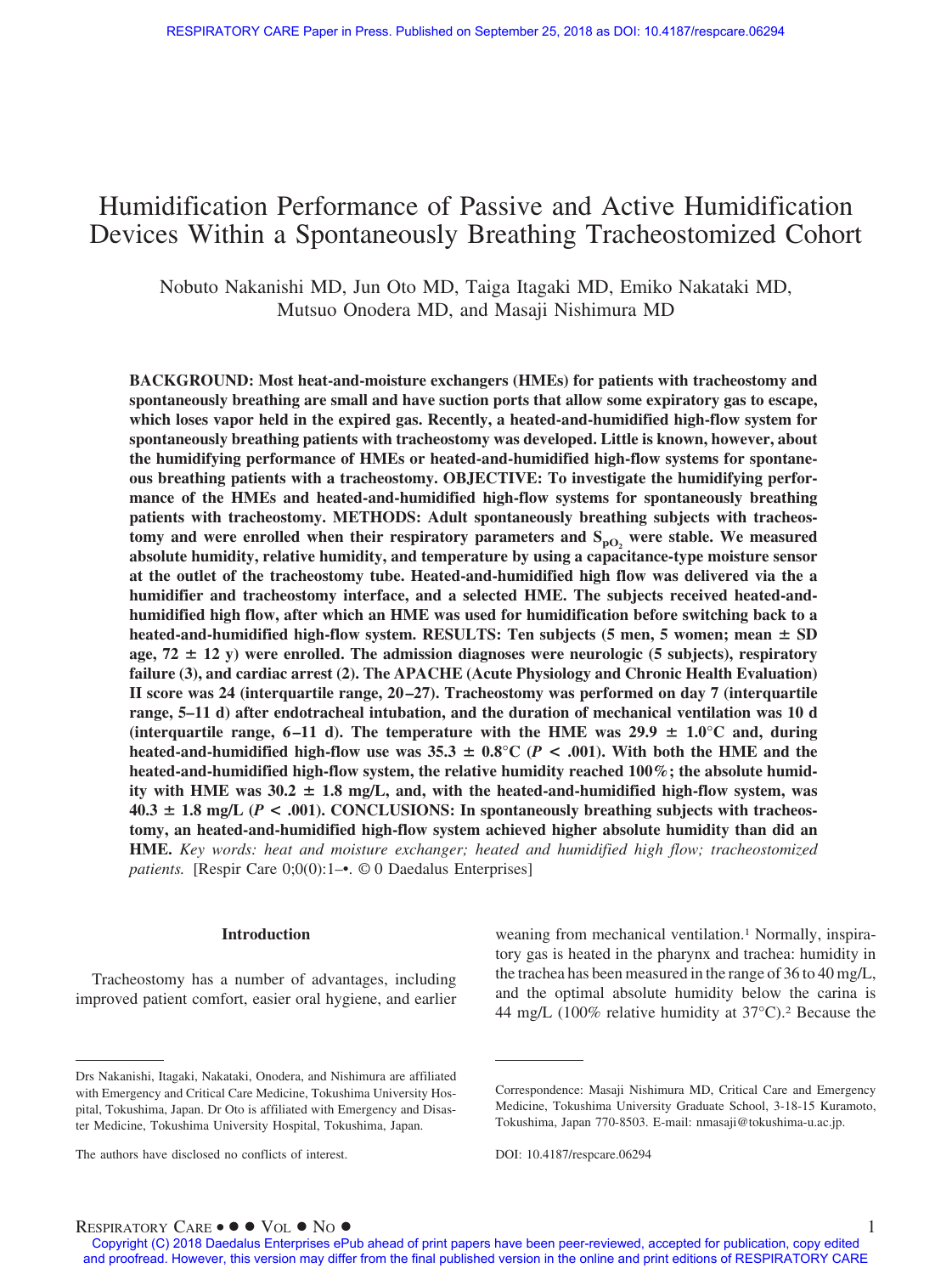upper airway is bypassed in patients who have a tracheostomy, warming and humidification of inspired gases are often inadequate. To prevent destruction of airway epithelium, inadequate airway secretion, and airway obstruction, humidification is necessary.2 For mechanically ventilated patients, the American Association for Respiratory Care recommends that absolute humidity of passive humidification be  $>$  30 mg/L and the absolute humidity of active humidification be between 33 and 44 mg/L.<sup>3</sup> The optimal humidity spontaneously breathing for patients with tracheostomy remains unclear.

Humidifying devices are used to compensate for the bypassed functions of the upper airway. Heated humidifiers and heat-and-moisture exchangers (HMEs) are commonly used for patients on mechanical ventilation. When reporting the results of a recent bench study, Chikata et al4 found that a heated-and-humidified high-flow system achieved better humidification than did an HME. Little is known, however, about performance of heated-andhumidified high-flow and HME in spontaneous breathing of patients with tracheostomy. We, therefore, carried out a crossover study to investigate the humidification performance of an HME and a heated-and-humidified highflow system in spontaneously breathing tracheostomized subjects.

#### **Methods**

#### **Study Design and Settings**

We conducted a crossover study at Tokushima University Hospital. This study was approved by the clinical research ethics committee (approval 2033). At enrollment, written informed consent was obtained from the subjects or their legal representative.

#### **Study Population**

Adult spontaneously breathing subjects with tracheostomy without ventilatory support were consecutively enrolled. We excluded patients with the following: age  $\leq$ 18 y old; copious secretions that caused expulsion difficulties; severe respiratory or hemodynamic instability; had a requirement for  $>$ 1 L/min of oxygen or  $F_{IO_2}$   $>$ 0.25.

## **Study Protocol**

This study was undertaken to compare the performance of an HME (Trach-Vent+, Gibeck, Sweden; in the manufacturer's specifications: absolute humidity, 27.0 mg/L; dead space, 10 mL) and a heated-and-humidified highflow device (MR850 and Optiflow tracheostomy interface, Fisher and Paykel Healthcare, Auckland, New Zealand) in

# **QUICK LOOK**

#### **Current knowledge**

Humidification for spontaneously breathing patients with tracheostomy is often poor. Heat-and-moisture exchangers (HMEs) are small and light but do not necessarily supply enough water vapor, especially when used with oxygen. Recently, a heated-and-humidified high-flow system for spontaneously breathing patients with tracheostomy was developed.

## **What this paper contributes to our knowledge**

Inspiratory gas humidity was measured with an HME and a heated-and-humidified high-flow system in spontaneously breathing subjects with a tracheostomy. The heated-and-humidified high-flow system delivered higher humidity than the HME. In the present study, both the HME and heated-and-humidified high-flow system supplied absolute humidity at least higher than the American Association for Respiratory Care recommendations.

spontaneously breathing subjects with tracheostomy. The HME was used with room air only or with added low-flow oxygen (1 L/min). A heated-and-humidified high-flow system delivers 40 L/min flow at  $F_{IO}$  of 0.21 or 0.25. The heated humidifier system was set to deliver gas at a water chamber temperature of 37°C and end-inspiratory circuit temperature at 40°C. To lessen the time-series bias, the protocol for each subject comprised 3 phases, each lasted 60 min, in the following order: heated-and-humidified high flow, HME, and heated-and-humidified high flow (Fig. 1).

After each period, we measured the temperature and relative humidity of inspired gas by using a capacitancetype moisture sensor (Moiscope, Senko Medical, Tokyo, Japan) (response time, 3 s in the range of 40–100%) that was calibrated by using a cooler-heater water source (HHC-51, Senkoika, Tokyo, Japan). One-way valves prevented mixing of inspired and expired gases (Fig. 2). All signals from the hygrometer led to an analog-digital converter and were recorded at 50 Hz/channel with data-acquisition software (Windaq, Dataq Instruments, Akron, Ohio). Before taking internal measurements, we recorded the ambient temperature and humidity readings for 20 s. Once stabilized values were obtained for each parameter, inspired gas measurements were recorded for 1 min. Absolute humidity was calculated from the corresponding temperature and relative humidity.<sup>5</sup> At the end of each phase, we collected readings for breathing frequency,  $S_{pQ_2}$ , and hemodynamics (heart rate, systolic blood pressure, and mean blood pressure), and, for 1 min, measured tidal volume

Copyright (C) 2018 Daedalus Enterprises ePub ahead of print papers have been peer-reviewed, accepted for publication, copy edited and proofread. However, this version may differ from the final published version in the online and print editions of RESPIRATORY CARE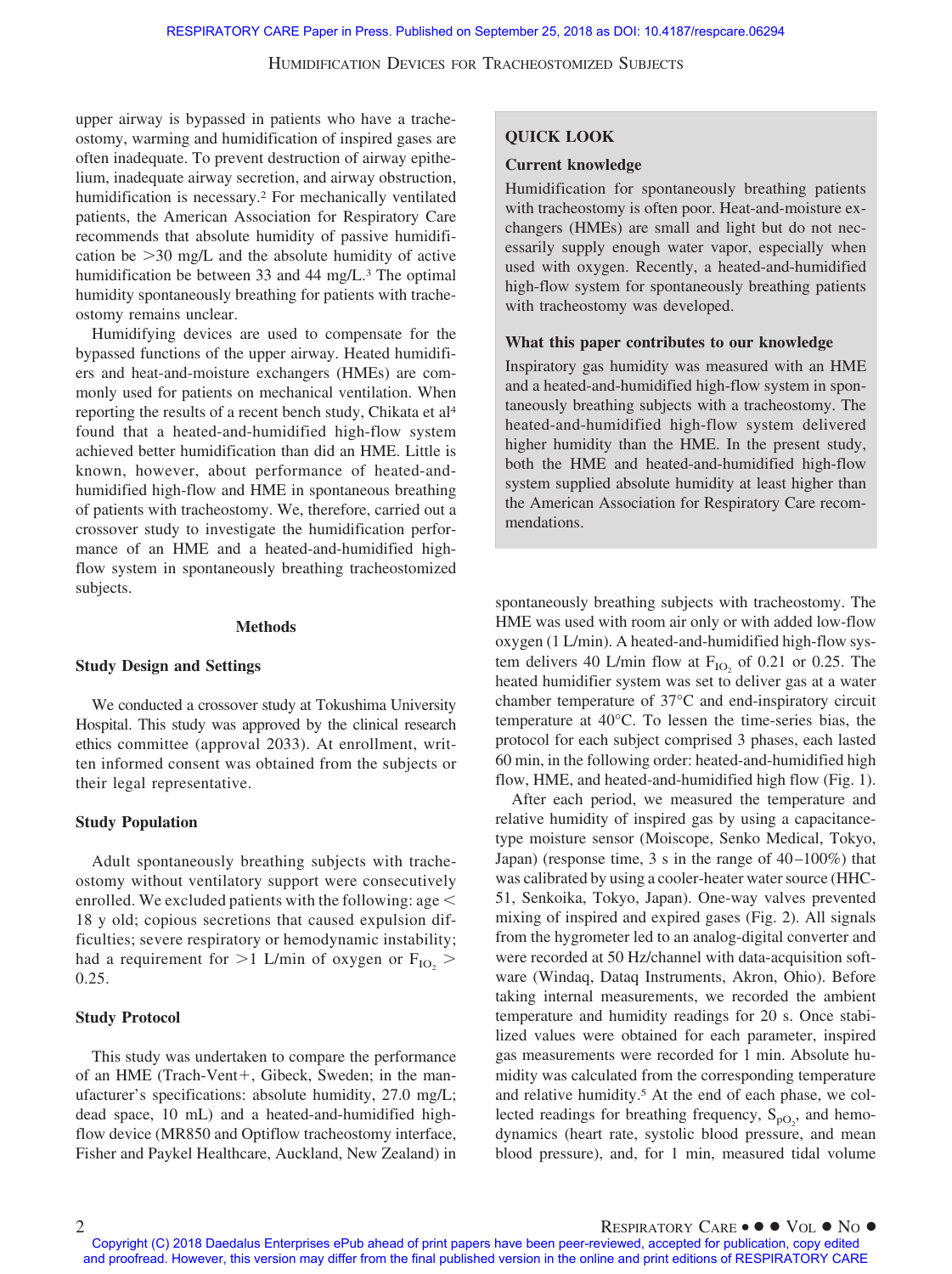

Fig. 1. Time course of measurements. Subjects received heated-and-humidified high-flow (HHHF), after which a heat-and-moisture exchanger (HME) was used for humidification before switching back to HHHF system.



Fig. 2. We measured the temperature and relative humidity of inspired gas by using a capacitance-type moisture sensor. One-way valves prevented mixing of inspired and expired gases. All signals from the hygrometer were sent to an analog-digital converter and recorded at 50 Hz/channel with data-acquisition software. HME = heat-and-moisture exchanger, HHHF = heated-and-humidified high-flow.

 $(V_T)$  and end-tidal carbon dioxide  $(P_{ETCO_2})$  by using an S/5 Aespire (Dtex-Ohmeda, Helsinki, Finland).

# **Statistical Analyses**

Normally distributed data are shown as mean  $\pm$  SD, whereas non-normally distributed data are presented as median (interquartile range [IQR]). We compared variables obtained during each study phase by using 1-way analysis of variance for repeated measures or the Friedman test. Post hoc correction for multiple comparisons was performed with the Dunnett comparison. Data analysis was conducted by using JMP statistical software version 13.1.0 (SAS Institute, Cary, North Carolina). All statistical tests were 2-tailed, and the chosen type-1 error rate was  $P < .05$ .

## **Results**

We enrolled 10 subjects (5 men, 5 women; mean  $\pm$  SD age,  $72 \pm 12$  y). The admission diagnoses were neurologic (5 subjects), respiratory failure (3 subjects), and after cardiac arrest (2 subjects). The APACHE (Acute Physiology and Chronic Health Evaluation) II score was 24 (IQR, 20–27). All the subjects required mechanical ventilation before tracheostomy. Tracheostomy was performed at day 7 (IQR, 5–11 d) after endotracheal intubation, and the total duration of mechanical ventilation was 10 (IQR, 6–11) d. Six subjects did not require oxygen, and 4 required 1 L/min of oxygen at  $F_{IO}$  of 0.25. The demographic data are presented in Table 1.

No statistically significant differences were observed in ambient conditions (Table 2). Temperature with the phase 1 heated-and-humidified high flow system, phase 2 HME, and phase 3 heated-and-humidified high-flow system were 35.3  $\pm$  0.8°C, 29.9  $\pm$  1.0°C, and 35.5  $\pm$  0.8°C, respectively ( $P < .001$ ). Relative humidity reached 100% with both the HME and during heated-and-humidified high flow  $(P = .39)$ . The mean  $\pm$  SD absolute humidity with the HME was  $30.2 \pm 1.8$  mg/L and, with heated-and-humidified high-flow, was  $40.3 \pm 1.8$  mg/L (1st phase) and 40.6  $\pm$  1.7 mg/L (2nd phase) (*P* < .001) (Fig. 3).

In phase 1 heated-and-humidified high flow, phase 2 HME, and phase 3 heated-and-humidified high flow,  $P_{ETCO_2}$ was  $34.4 \pm 3.7$  mm Hg,  $35.9 \pm 3.9$  mm Hg, and 34.2  $\pm$  3.7 mm Hg, mean  $\pm$  SD respectively ( $P = .01$ ), and, for minute ventilation, was  $6.2 \pm 1.4$  L/min, 7.3  $\pm$  1.4 L/min, and 6.0  $\pm$  1.2 L/min, mean  $\pm$  SD respectively ( $P = .02$ ). Heart rate, blood pressure, and S<sub>pO<sub>2</sub></sub> remained stable across the phases, and the percentage difference of  $V_T$  and breathing frequency were close to 5%.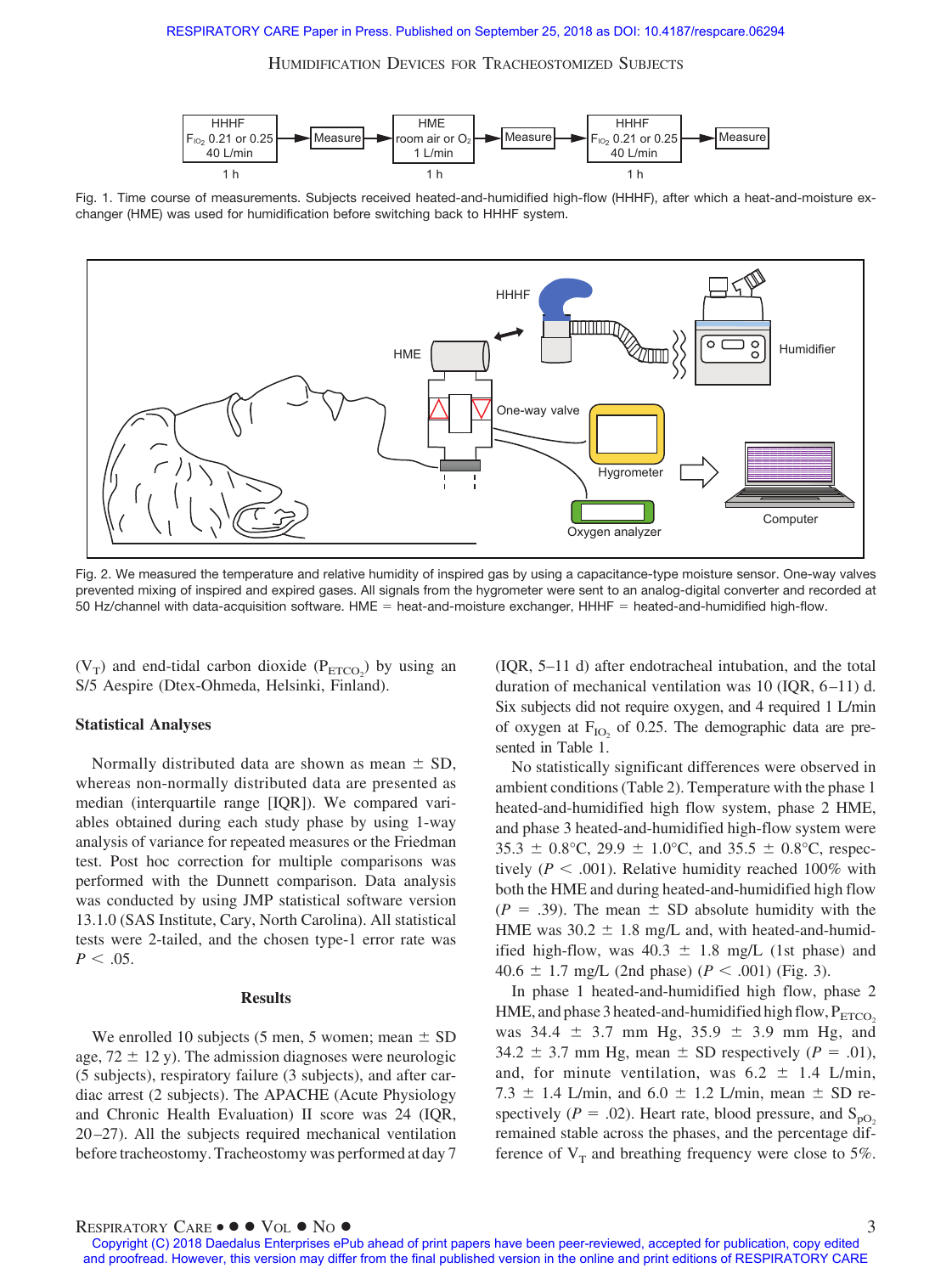Table 1. Subjects' Characteristics

| Variable                                           | Result            |
|----------------------------------------------------|-------------------|
| Age, mean $\pm$ SD y                               | $72 \pm 12$       |
| Men/women                                          | 5/5               |
| Body mass index, median (IQR) $\text{kg/m}^2$      | $21.5(20.0-24.2)$ |
| APACHE II score, median (IQR)                      | $24(20-27)$       |
| Day of tracheostomy, median (IQR) d                | $7(5-11)$         |
| Duration of mechanical ventilation, median (IQR) d | $10(6-11)$        |
| ICU length of stay, median (IQR) d                 | $11(10-23)$       |
| ICU admission category, n                          |                   |
| Neurologic                                         | 5                 |
| Respiratory failure                                | 3                 |
| Cardiac arrest                                     | $\mathcal{D}$     |
| Body temperature, mean $\pm$ SD $^{\circ}$ C       | $37.4 \pm 0.7$    |
| $F_{IO}$ , 0.21/ $F_{IO}$ , 0.25                   | 6/4               |

 $N = 10$ .

 $IOR = interquartile range$ 

APACHE = Acute Physiology and Chronic Health Evaluation II

#### **Discussion**

In this study, we compared the humidification performance of an HME and a heated-and-humidified high-flow device in spontaneously breathing subjects with tracheostomy, and found that the absolute humidity was higher during heated-and-humidified high flow. Because the heated-and-humidified high flow system delivered  $>$ 33 mg/L and the HME delivered  $>$ 30 mg/L, both systems satisfied the American Association for Respiratory Care minimum humidification requirements for patients on mechanical ventilation.3

However, International Organization for Standardization 8185<sup>6</sup> recommends an absolute humidity of  $>$ 33 mg/L, which is also what Williams et al<sup>2</sup> considered the minimum acceptable level of humidity for inspired gases. When comparing 11 HMEs in a bench study, Chikata et al<sup>4</sup> found the highest absolute humidity was 30.7 mg/L with Trachvent+. After measuring the absolute humidity of 48 HMEs used in mechanical ventilation, Lellouche et al<sup>7</sup> reported the average absolute humidity as  $27.5 \pm 4.4$  mg/L, and the highest as  $31.9 \pm 0.6$  mg/L. Our current findings with the subjects with tracheostomy showed an HME that delivered comparable levels of absolute humidity as in these bench studies.4,7

In the present study, absolute humidity with the heatedand-humidified high-flow system was higher than in our previous bench study.4 Four factors may account for the discrepant results. In the bench study, the Airvo 2 delivered  $37.7 \text{ mg/L}$  of absolute humidity,<sup>4</sup> but the absolute humidity in our subjects was  $40.3 \pm 1.8$  mg/L, mean  $\pm$ SD. This higher inspiratory absolute humidity may have resulted from the adaptability of subjects' breathing patterns. Humidification performance varies according to  $V<sub>T</sub>$ and breathing frequency. Low  $V_T$  and, possibly, high breathing frequency increase absolute humidity.4 We found a lower  $V_T$  (248 vs 300–500 mL) and higher breathing frequency (24  $\pm$  6 vs 10–20 breaths/min) than in our bench study.4 The results may also differ owing to the use of 1-way valves to separate expiratory gas; however, we could not completely exclude the possibility of overestimation owing to admixture of water vapor from expired gases.

As discussed previously, it is difficult to measure humidification correctly.8 In addition, the environmental conditions differed. At  $\leq 100\%$  relative humidity, absolute humidity is dependent on inspiratory gas temperature. The Optiflow tracheostomy interface connected to the tracheostomy tube was exposed to the ambient temperature, and incoming heated air was cooled at the airway opening of the tracheal tube.<sup>9</sup> In the study by Chikata et al,<sup>10</sup> room temperature was lower than in the ICU (24.0 $\degree$ C vs 25.0 $\degree$ C), which possibly resulted in more heat loss. Finally, heatedand-humidified high-flow devices are different. Although the mechanisms are not disclosed, the MR850 humidifier and Airvo 2 have different temperature-control mechanisms; in practice, the Airvo 2 provides better humidification than did the MR850 humidifier.

Several mechanisms may account for the beneficial effects of heated-and-humidified high-flow therapy, such as lower  $P_{ETCO_2}$  and minute ventilation, reductions that might result from decreased lung dead space and better  $CO<sub>2</sub>$ washout. Breathing frequency and  $V_T$  slightly decreased without statistical significance ( $P = .06$  and .08, respectively), which possibly indicated a little less work of breathing. There also are anatomic differences in the way the gas is delivered by the heated-and-humidified high-flow system and high-flow nasal cannula, which encroach on nasopharyngeal dead space. Heated-and-humidified highflow system supports ventilation directly at the tracheal airway opening, and such proximity to the lung may enable more-effective lung inflation and escape of gas. However, the current investigation was not designed to investigate these effects, and the mechanisms have yet to be resolved.

The cost of the heated-and-humidified high-flow system and the HME should be taken into account. The cost of HMEs is approximately \$2, and it needs to be changed every 48 h.11 However, the cost of a heated-and-humidified high-flow system is higher than an HME because high-flow systems need a tracheostomy interface, heated wire circuit, distilled water, and high-flow oxygen.<sup>11</sup> However, for patients who are critically ill, the heated-andhumidified high-flow system is justified because it reduces complications related to inadequate humidity and the risk of re-intubation.12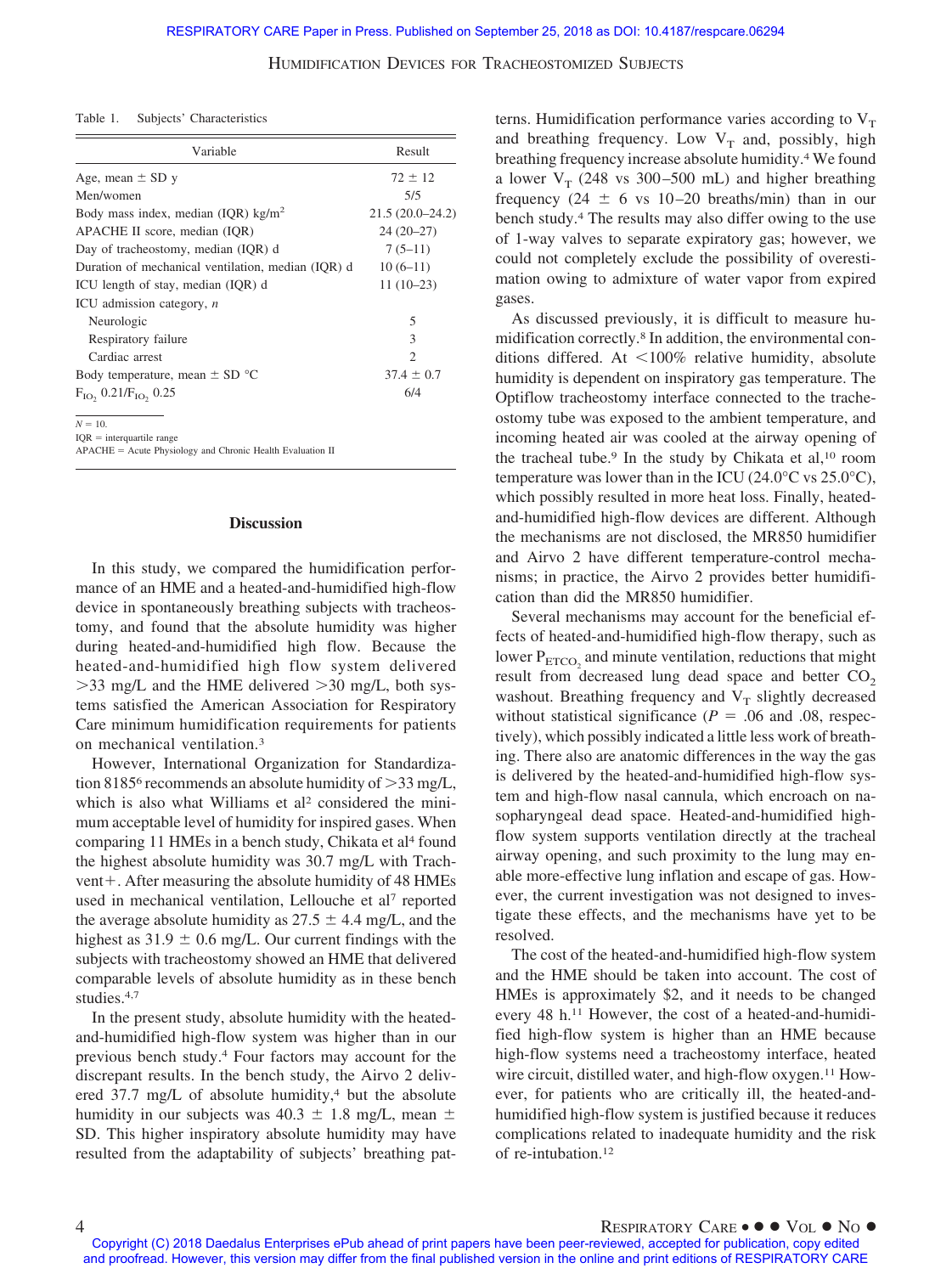#### Table 2. Effects of HME and HHHF

| Variable                                                                                                                                                                                                                                                                                                                                   | HHHF (1st phase)    | <b>HME</b>          | HHHF (2nd phase)    | $\boldsymbol{P}$ |
|--------------------------------------------------------------------------------------------------------------------------------------------------------------------------------------------------------------------------------------------------------------------------------------------------------------------------------------------|---------------------|---------------------|---------------------|------------------|
| Ambient condition                                                                                                                                                                                                                                                                                                                          |                     |                     |                     |                  |
| Room temperature, median (IQR) $^{\circ}$ C                                                                                                                                                                                                                                                                                                | $25.0(24.6-26.0)$   | $24.9(24.7-26.0)$   | $25.0(24.6-26.1)$   | .57              |
| Relative humidity, median (IQR) %                                                                                                                                                                                                                                                                                                          | $32.5(13.8 - 48.7)$ | $31.6(12.9 - 48.5)$ | $31.1(12.5 - 47.8)$ | .50              |
| Absolute humidity, median (IQR) mg/L                                                                                                                                                                                                                                                                                                       | $7.7(3.2 - 11.3)$   | $7.6(3.0-11.5)$     | $7.4(2.8-11.4)$     | .86              |
| Subject data                                                                                                                                                                                                                                                                                                                               |                     |                     |                     |                  |
| Temperature, mean $\pm$ SD $^{\circ}$ C                                                                                                                                                                                                                                                                                                    | $35.3 \pm 0.8^*$    | $29.9 \pm 1.0$      | $35.5 \pm 0.8^*$    | < 0.001          |
| Relative humidity, median (IQR) %                                                                                                                                                                                                                                                                                                          | $100(100-100)$      | $100(100-100)$      | $100(100-100)$      | .39              |
| Absolute humidity, mean $\pm$ SD mg/L                                                                                                                                                                                                                                                                                                      | $40.3 \pm 1.8^*$    | $30.2 \pm 1.8$      | $40.6 \pm 1.7*$     | < .001           |
| $P_{ETCO_2}$ , mean $\pm$ SD mm Hg                                                                                                                                                                                                                                                                                                         | $34.4 \pm 3.7*$     | $35.9 \pm 3.9$      | $34.2 \pm 3.7^*$    | .01              |
| $V_T$ , median (IQR) mL                                                                                                                                                                                                                                                                                                                    | 248 (227-276)       | 272 (244-333)       | 237 (228-283)       | .064             |
| Frequency, mean $\pm$ SD breaths/min                                                                                                                                                                                                                                                                                                       | $24 \pm 6$          | $26 \pm 5$          | $25 \pm 7$          | .08              |
| $V_{\rm E}$ , mean $\pm$ SD L/min                                                                                                                                                                                                                                                                                                          | $6.2 \pm 1.4*$      | $7.3 \pm 1.4$       | $6.0 \pm 1.2*$      | .02              |
| $S_{\text{pO}_2}$ , mean $\pm$ SD %                                                                                                                                                                                                                                                                                                        | $96 \pm 2$          | $96 \pm 1$          | $96 \pm 1$          | .43              |
| HR, mean $\pm$ SD beats/min                                                                                                                                                                                                                                                                                                                | $85 \pm 16$         | $87 \pm 13$         | $85 \pm 14$         | .14              |
| SBP, mean $\pm$ SD mm Hg                                                                                                                                                                                                                                                                                                                   | $133 \pm 21$        | $126 \pm 21$        | $130 \pm 27$        | .58              |
| MBP, mean $\pm$ SD mm Hg                                                                                                                                                                                                                                                                                                                   | $90 \pm 11$         | $87 \pm 11$         | $88 \pm 15$         | .90              |
| * Significant at $P < .05$ (post hoc Dunnett test vs HME).<br>$HME = heat-and-moisture exchanger$<br>$HHHF = heated-and-humidified high flow$<br>$P_{ETCO2}$ = end-tidal carbon dioxide<br>$V_T$ = tidal volume<br>$\dot{V}_E$ = minute ventilation<br>$HR = heart$ rate<br>$SBP = systolic blood pressure$<br>$MBP$ = mean blood pressure |                     |                     |                     |                  |



Fig. 3. Absolute humidity of each period. Both devices supplied -30 mg/L of vapor, whereas the HHHF system supplied higher vapor. HHHF  $=$  heated-and-humidified high flow, HHHF1  $=$  HHHF (1st phase),  $HHHF2 = HHHF$  (2nd phase),  $HME = heat$ -and-moisture exchanger.

In spontaneously breathing subjects with tracheostomy the absolute humidity was higher during heated-and-humidified high flow than with the HME. Humidification is needed in all patients who are critically ill and receiving ventilator support. Even so, the clinical benefits of different methods are still far from being demonstrated and remain to be elucidated. To avoid serious complications related to breathing dry gases, humidifiers should be chosen to provide adequate performance according to clinical conditions.

## **Limitations**

Our study had several limitations. First of all, the sample size was small. Moreover, all the subjects had a stable respiratory status, and 4 of 10 subjects needed only lowflow oxygen. The absolute humidity would be lower in patients with high  $V_T$  and high inspiratory flow. Our test protocols were also brief. When evaluating the humidifying performance of an HME and a heated-and-humidified high-flow system for spontaneously breathing subjects with tracheostomy, we found higher absolute humidity during heated-and-humidified high flow.

#### **REFERENCES**

- 1. Cheung NH, Napolitano LM. Tracheostomy: epidemiology, indications, timing, technique, and outcomes. Respir Care 2014;59(6):895- 915; discussion 916-919.
- 2. Williams R, Rankin N, Smith T, Galler D, Seakins P. Relationship between the humidity and temperature of inspired gas and the function of the airway mucosa. Crit Care Med 1996;24(11):1920-1929.